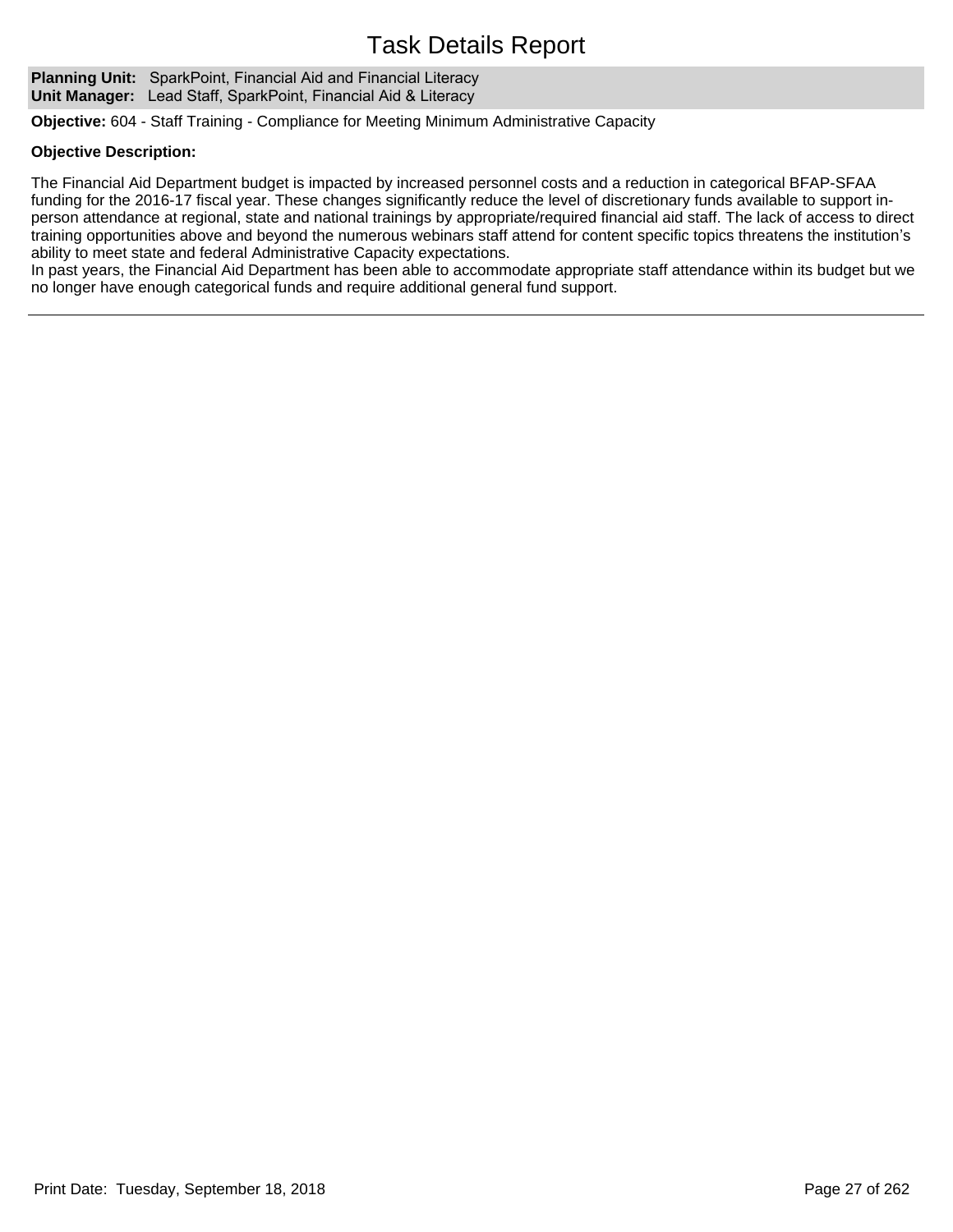| <b>Start Date:</b> | Task Type:              | <b>Priority Level:</b>            | Task Order:                |
|--------------------|-------------------------|-----------------------------------|----------------------------|
| 2/27/2017          | Resource Request        | High                              |                            |
| Due Date:          | <b>Completion Date:</b> | <b>Task Status:</b><br><b>New</b> | <b>Budget:</b><br>\$10,380 |

Funds for in-state and out of state travel to send at least one staff person to the following training in 2017-18: CASFAA Annual Conference Federal Student Aid (FSA) Training CCCCO All FA Directors Training and CCCSFAAA Annual Conference Ellucian Live Annual Conference NASFAA Annual Conference

## **Budget Remarks:**

| Date:              | Name: | <b>Remarks:</b> |
|--------------------|-------|-----------------|
| No Data to Display |       |                 |

## **Budget Details:**

| <b>GL Code</b> | <b>Account</b>                                                       | <b>Description</b>                                                                            | <b>Requested</b> | <b>Approved</b> |
|----------------|----------------------------------------------------------------------|-----------------------------------------------------------------------------------------------|------------------|-----------------|
| ProDev         | <b>SparkPoint, Financial</b><br><b>Aid and Financial</b><br>Literacy | <b>CASFAA Annual Conference</b>                                                               | \$1200.00        | \$0.00          |
| ProDev         | SparkPoint, Financial<br>Aid and Financial<br>Literacy               | Federal Student Aid (FSA) Training<br><b>Conference for Financial Aid</b><br>Professionals    | \$3680.00        | \$0.00          |
| ProDev         | <b>SparkPoint, Financial</b><br><b>Aid and Financial</b><br>Literacy | <b>CCCCO All FA Directors Training &amp;</b><br><b>CCCSFAAA Annual Training</b><br>Conference | \$900.00         | \$0.00          |
| ProDev         | SparkPoint, Financial<br>Aid and Financial<br>Literacy               | Ellucian Live (Banner Technical<br>Users Conference)                                          | \$2900.00        | \$0.00          |
| ProDev         | <b>SparkPoint, Financial</b><br><b>Aid and Financial</b><br>Literacy | <b>NASFAA Annual Conference</b>                                                               | \$1700.00        | \$0.00          |

| Name:              | Email: |
|--------------------|--------|
| No Data to Display |        |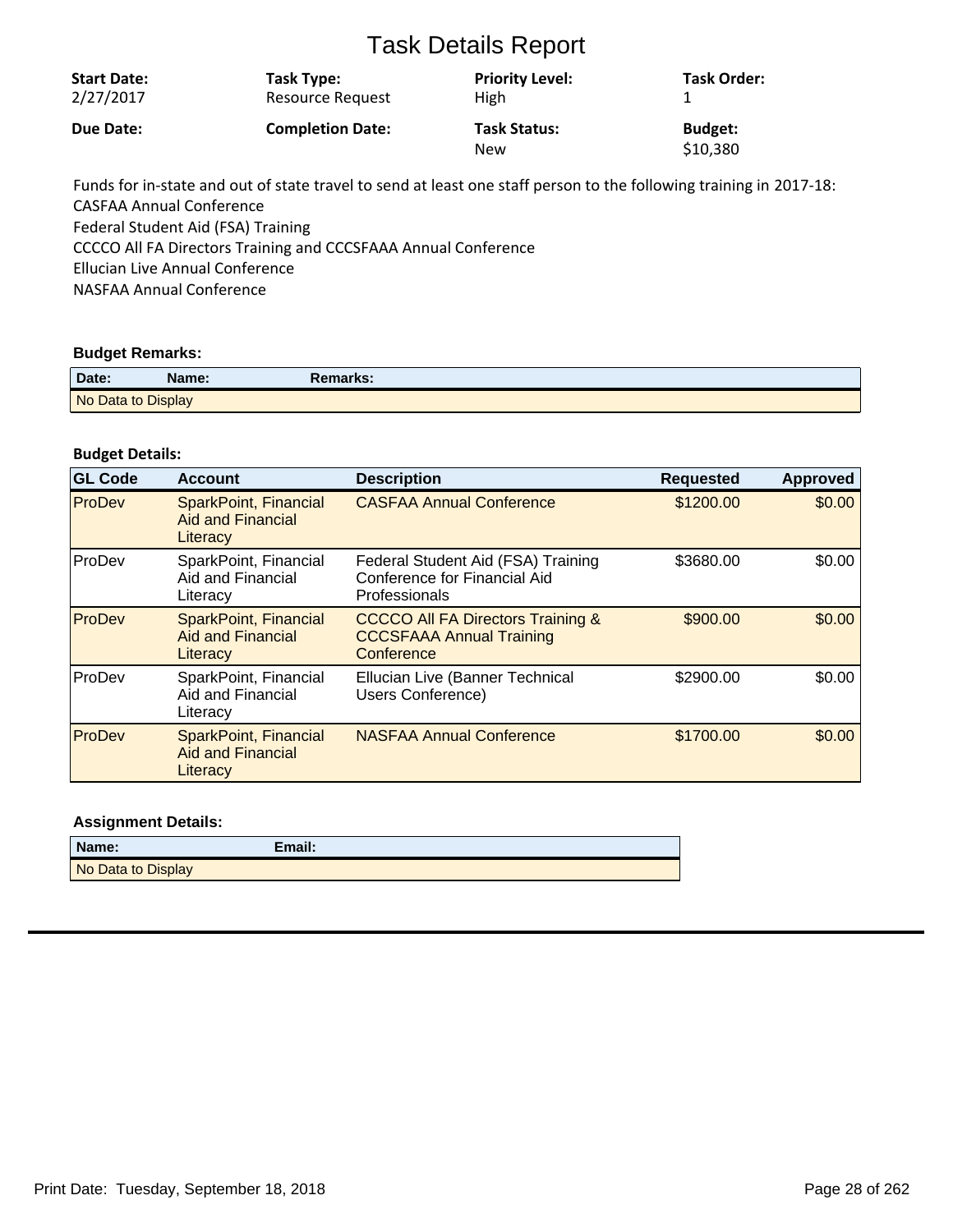#### Planning Unit: SparkPoint, Financial Aid and Financial Literacy **Unit Manager:** Lead Staff, SparkPoint, Financial Aid & Literacy

**Objective:** 609 - Laptops for Financial Aid Staff Use

## **Objective Description:**

Dedicated staff laptops are needed to support the work of financial aid staff when they participate in activities and events that take them away from their desktop PCs.

| <b>Start Date:</b> | Task Type:              | <b>Priority Level:</b>            | <b>Task Order:</b>        |
|--------------------|-------------------------|-----------------------------------|---------------------------|
| 2/27/2017          | Resource Request        | High                              |                           |
| <b>Due Date:</b>   | <b>Completion Date:</b> | <b>Task Status:</b><br><b>New</b> | <b>Budget:</b><br>\$5,510 |

The Financial Aid Office needs two non-instructional use laptops loaded with federal and state aid programs functions and administrative access to SMCNET for financial aid staff to use when working with students and families away from their desks and off site in the community and when attending training requiring access to federal and state sites or remote Banner access, etc.

## **Budget Remarks:**

| Date:              | Name: | Remarks: |
|--------------------|-------|----------|
| No Data to Display |       |          |

## **Budget Details:**

| <b>GL Code</b> | <b>Account</b>                                         | <b>Description</b>                              | Requested | <b>Approved</b> |
|----------------|--------------------------------------------------------|-------------------------------------------------|-----------|-----------------|
| <b>ITech</b>   | SparkPoint, Financial<br>Aid and Financial<br>Literacy | <b>DELL Precision 5510 Notebook</b><br>(laptop) | \$5510.00 | \$0.00          |

| Name:              | Email: |
|--------------------|--------|
| No Data to Display |        |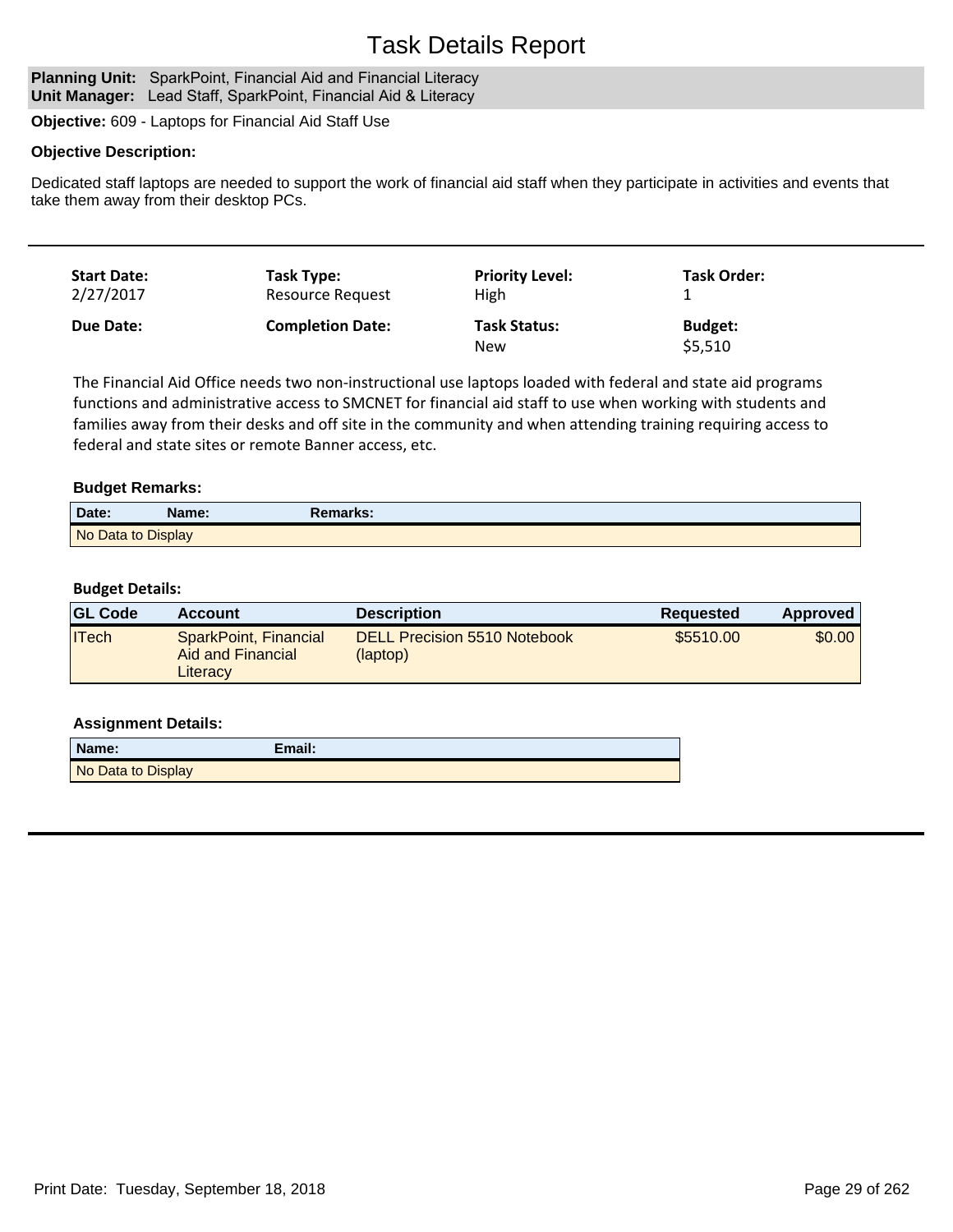#### Planning Unit: SparkPoint, Financial Aid and Financial Literacy **Unit Manager:** Lead Staff, SparkPoint, Financial Aid & Literacy

**Objective:** 615 - ADA Compliant Technology and Licensing

## **Objective Description:**

Need to have the appropriate technology (Adobe Acrobat DC) and licensing for the Financial Aid Support Specialist to convert and update numerous forms into the version that JAWS (software) can read.

| <b>Start Date:</b> | Task Type:              | <b>Priority Level:</b>            | Task Order:    |
|--------------------|-------------------------|-----------------------------------|----------------|
| 2/28/2017          | Resource Request        | High                              |                |
| Due Date:          | <b>Completion Date:</b> | <b>Task Status:</b><br><b>New</b> | <b>Budget:</b> |

Purchase and install appropriate technology (Adobe Acrobat DC) and licensing for the Financial Aid Support Specialist to convert and update multiple forms into the version that JAWS (software) can read.

## **Budget Remarks:**

| Date:              | Name: | Remarks: |
|--------------------|-------|----------|
| No Data to Display |       |          |

## **Budget Details:**

| <b>GL Code</b> | <b>Account</b>                                                | <b>Description</b>                | <b>Requested</b> | Approved |
|----------------|---------------------------------------------------------------|-----------------------------------|------------------|----------|
| <b>ITech</b>   | SparkPoint, Financial<br><b>Aid and Financial</b><br>Literacy | Adobe Acrobat DC Software License | \$1.00           | \$0.00   |
| ∣ITech         | SparkPoint, Financial<br>Aid and Financial<br>Literacy        | JAWS license                      | \$1.00           | \$0.00   |

| Name:              | Email: |
|--------------------|--------|
| No Data to Display |        |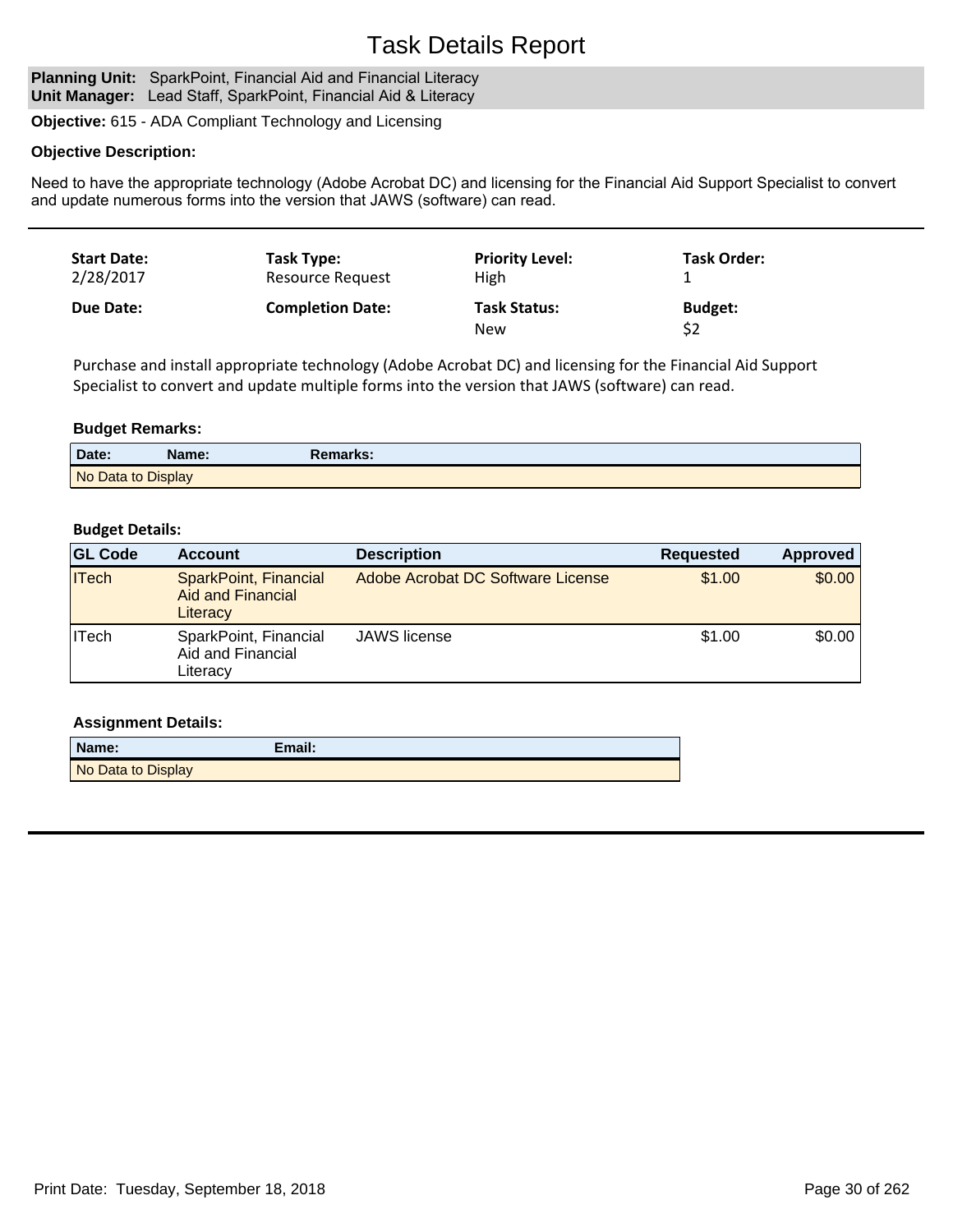### Planning Unit: SparkPoint, Financial Aid and Financial Literacy **Unit Manager:** Lead Staff, SparkPoint, Financial Aid & Literacy

**Objective:** 655 - Launch a Volunteer Income Tax Assistance (VITA) site at Cañada College

### **Objective Description:**

SparkPoint would like to launch a VITA site at Cañada College where low-income individuals can have there taxes completed for free. This is one of the the Working Students Success Network Grant deliverables and could be started in partnership with United Way of the Bay Area. Students enrolled in the class will earn 2.5 units and will perform tax preparation for the community (under supervision) during the lab portion of the class.

| <b>Start Date:</b><br>3/1/2017 | Task Type:<br><b>Departmental Action</b><br>Plan | <b>Priority Level:</b><br><b>High</b> | Task Order:           |
|--------------------------------|--------------------------------------------------|---------------------------------------|-----------------------|
| Due Date:                      | <b>Completion Date:</b>                          | <b>Task Status:</b><br><b>New</b>     | <b>Budget:</b><br>\$0 |

1. Have curriculum approved

- 2. Hire an instructor
- 3. Deliver the class

### **Budget Remarks:**

| Date:              | Name: | Remarks: |  |
|--------------------|-------|----------|--|
| No Data to Display |       |          |  |

## **Budget Details:**

| <b>GL Code</b>     | Account | <b>Description</b> | <b>Requested</b> | <b>Approved</b> |
|--------------------|---------|--------------------|------------------|-----------------|
| No Data to Display |         |                    |                  |                 |

| Name:              | Email: |
|--------------------|--------|
| No Data to Display |        |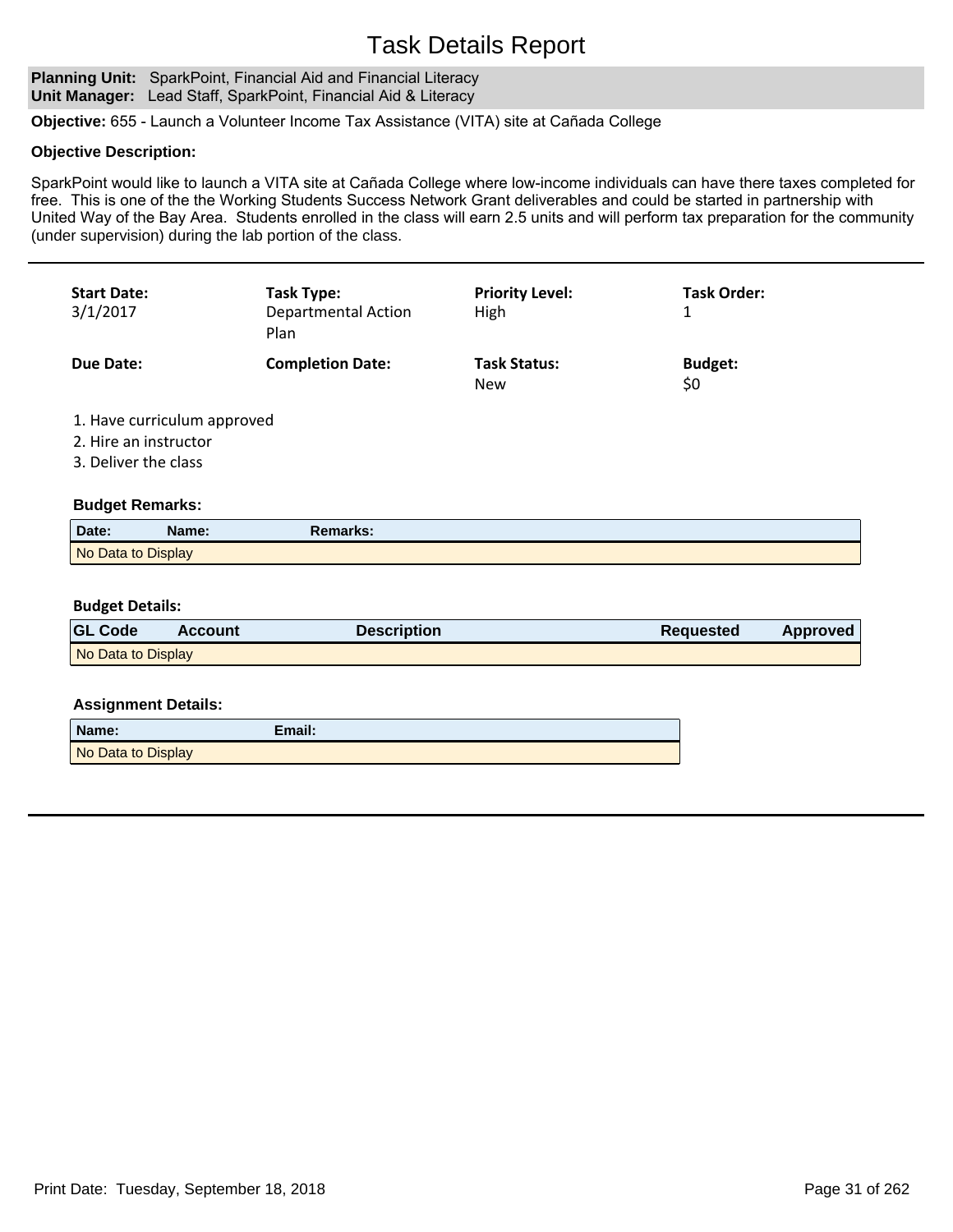#### Planning Unit: SparkPoint, Financial Aid and Financial Literacy **Unit Manager:** Lead Staff, SparkPoint, Financial Aid & Literacy

**Objective:** 656 - Launch Grove Scholars Program

## **Objective Description:**

Launch a need-based scholarship program at Cañada College funded thru the Grove Foundation. 45-50, \$2000 per semester scholarships would be granted to need-based students. The scholarship would be geared towards CTE students and would be renewable yearly.

| <b>Start Date:</b><br>3/1/2017 | Task Type:<br><b>Departmental Action</b><br>Plan | <b>Priority Level:</b><br>Medium  | <b>Task Order:</b>    |
|--------------------------------|--------------------------------------------------|-----------------------------------|-----------------------|
| Due Date:                      | <b>Completion Date:</b>                          | <b>Task Status:</b><br><b>New</b> | <b>Budget:</b><br>\$0 |

## 1. Contact Grove Foundation

- 2. Request funding for 50 scholarships per year (at \$2000 each)
- 3. Hire Counselor
- 4. Hire Support Staff
- 5. Determine scholarship award process
- 6. Determine selection process for awarding
- 7. Launch program

## **Budget Remarks:**

| Date:              | Name: | <b>Remarks:</b> |  |
|--------------------|-------|-----------------|--|
| No Data to Display |       |                 |  |

### **Budget Details:**

| <b>GL Code</b>     | <b>Account</b> | <b>Description</b> | <b>Requested</b> | Approved |
|--------------------|----------------|--------------------|------------------|----------|
| No Data to Display |                |                    |                  |          |

| Name:              | Email: |
|--------------------|--------|
| No Data to Display |        |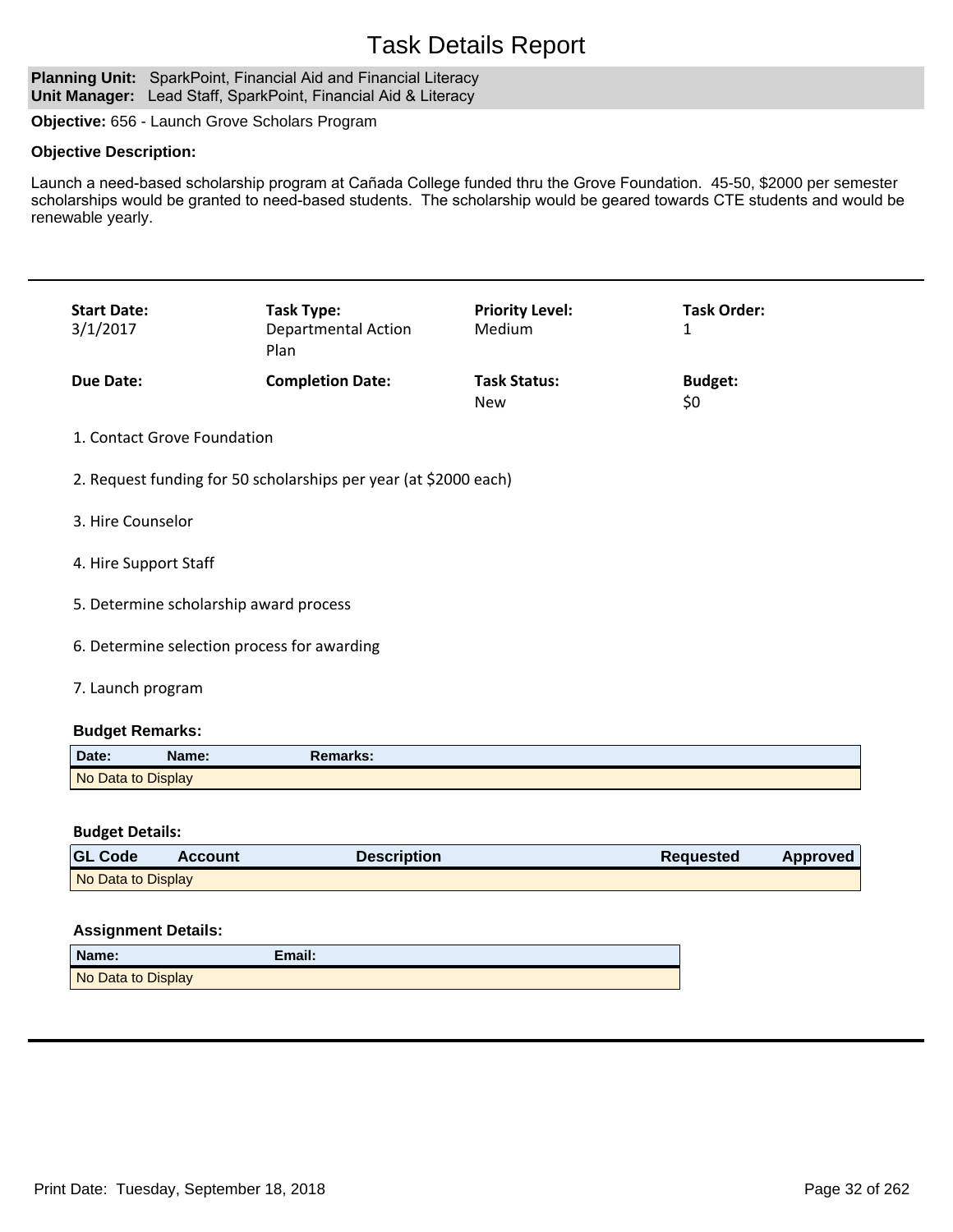#### Planning Unit: SparkPoint, Financial Aid and Financial Literacy **Unit Manager:** Lead Staff, SparkPoint, Financial Aid & Literacy

**Objective:** 659 - Professional Development for SparkPoint staff

## **Objective Description:**

Provide content training for SparkPoint at Cañada College staff and faculty (financial literacy, housing, transportation, food insecurities)

Provide poverty coaching for SparkPoint at Cañada College staff and faculty

| <b>Start Date:</b> | Task Type:              | <b>Priority Level:</b>            | <b>Task Order:</b>    |
|--------------------|-------------------------|-----------------------------------|-----------------------|
| 3/1/2017           | <b>Resource Request</b> | Medium                            |                       |
| <b>Due Date:</b>   | <b>Completion Date:</b> | <b>Task Status:</b><br><b>New</b> | <b>Budget:</b><br>\$0 |

Identify funding to bring speakers / training to campus to lead discussions.

## **Budget Remarks:**

| Date:              | Name: | Remarks: |
|--------------------|-------|----------|
| No Data to Display |       |          |

### **Budget Details:**

| <b>GL Code</b>     | <b>Account</b> | Description | Requested | <b>Approved</b> |
|--------------------|----------------|-------------|-----------|-----------------|
| No Data to Display |                |             |           |                 |

| Name:              | Email: |
|--------------------|--------|
| No Data to Display |        |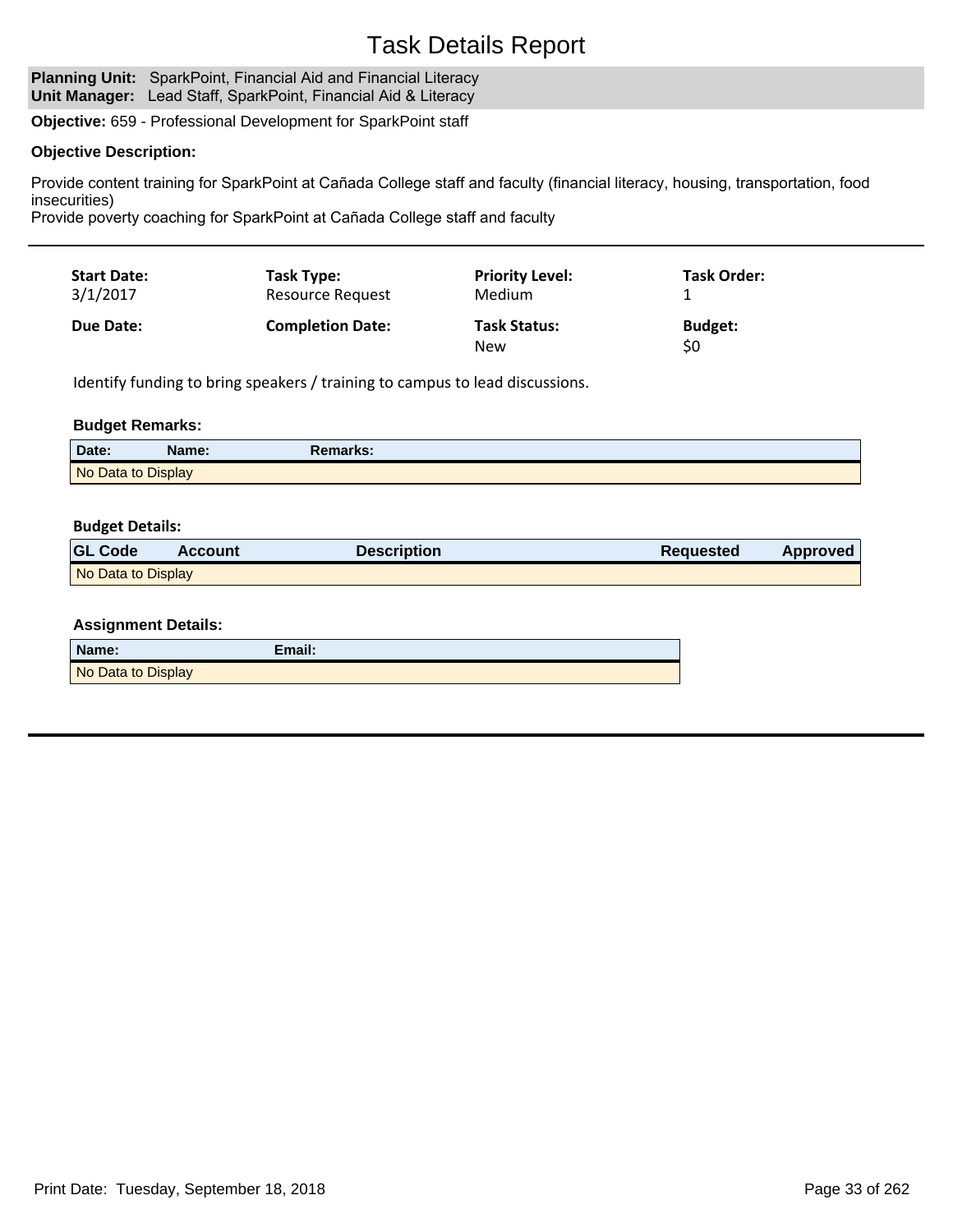### Planning Unit: SparkPoint, Financial Aid and Financial Literacy **Unit Manager:** Lead Staff, SparkPoint, Financial Aid & Literacy

**Objective:** 660 - Signage for SparkPoint

## **Objective Description:**

SparkPoint at Cañada College is spread out throughout the campus yet there is no signage on campus informing students where to go. SparkPoint would like to request directional signage for the Food Pantry, Financial Literacy Lab, and Reception areas.

| <b>Start Date:</b><br>3/1/2017 | Task Type:              | <b>Priority Level:</b><br>High    | <b>Task Order:</b>    |
|--------------------------------|-------------------------|-----------------------------------|-----------------------|
| Due Date:                      | <b>Completion Date:</b> | <b>Task Status:</b><br><b>New</b> | <b>Budget:</b><br>\$0 |

1. Identify where to place signage and what type of signage to maintain college branding

2. Obtain quotes for signage

3. Install signage

Budget = unknown yet

### **Budget Remarks:**

| Date:              | \ame: | Remarks: |  |
|--------------------|-------|----------|--|
| No Data to Display |       |          |  |

#### **Budget Details:**

| <b>GL Code</b>     | <b>Account</b> | <b>Description</b> | Reguested | Approved |
|--------------------|----------------|--------------------|-----------|----------|
| No Data to Display |                |                    |           |          |

| Name:              | Email: |
|--------------------|--------|
| No Data to Display |        |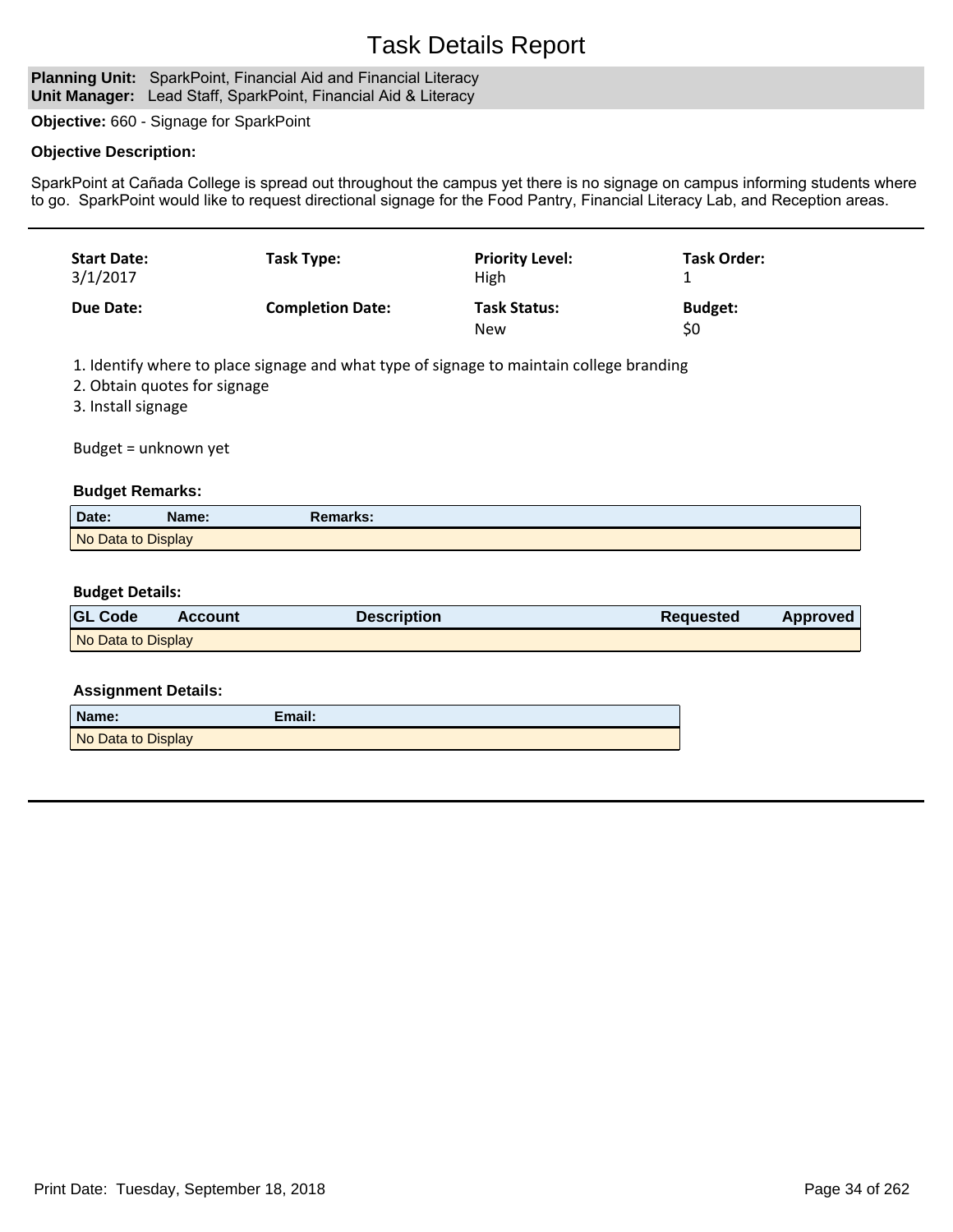Planning Unit: SparkPoint, Financial Aid and Financial Literacy **Unit Manager:** Lead Staff, SparkPoint, Financial Aid & Literacy

**Objective:** 661 - Upgrade Financial Literacy Computer station

## **Objective Description:**

Installation of video extension cord in Financial literacy lab will allow for users to connect personal computers to overhead monitor. Currently, users can only present from behind the computer adjacent to the front whiteboard.

### Budget = approx \$200-\$250

| <b>Start Date:</b> | Task Type:              | <b>Priority Level:</b>            | Task Order:           |
|--------------------|-------------------------|-----------------------------------|-----------------------|
| 3/1/2017           | Resource Request        | Medium                            |                       |
| Due Date:          | <b>Completion Date:</b> | <b>Task Status:</b><br><b>New</b> | <b>Budget:</b><br>\$0 |

Purchase a switch box Request for IT to install

### **Budget Remarks:**

| Date:              | Name: | Remarks: |  |
|--------------------|-------|----------|--|
| No Data to Display |       |          |  |

#### **Budget Details:**

| <b>GL Code</b>     | Account | <b>Description</b> | <b>Requested</b> | Approved |
|--------------------|---------|--------------------|------------------|----------|
| No Data to Display |         |                    |                  |          |

| Name:              | Email: |
|--------------------|--------|
| No Data to Display |        |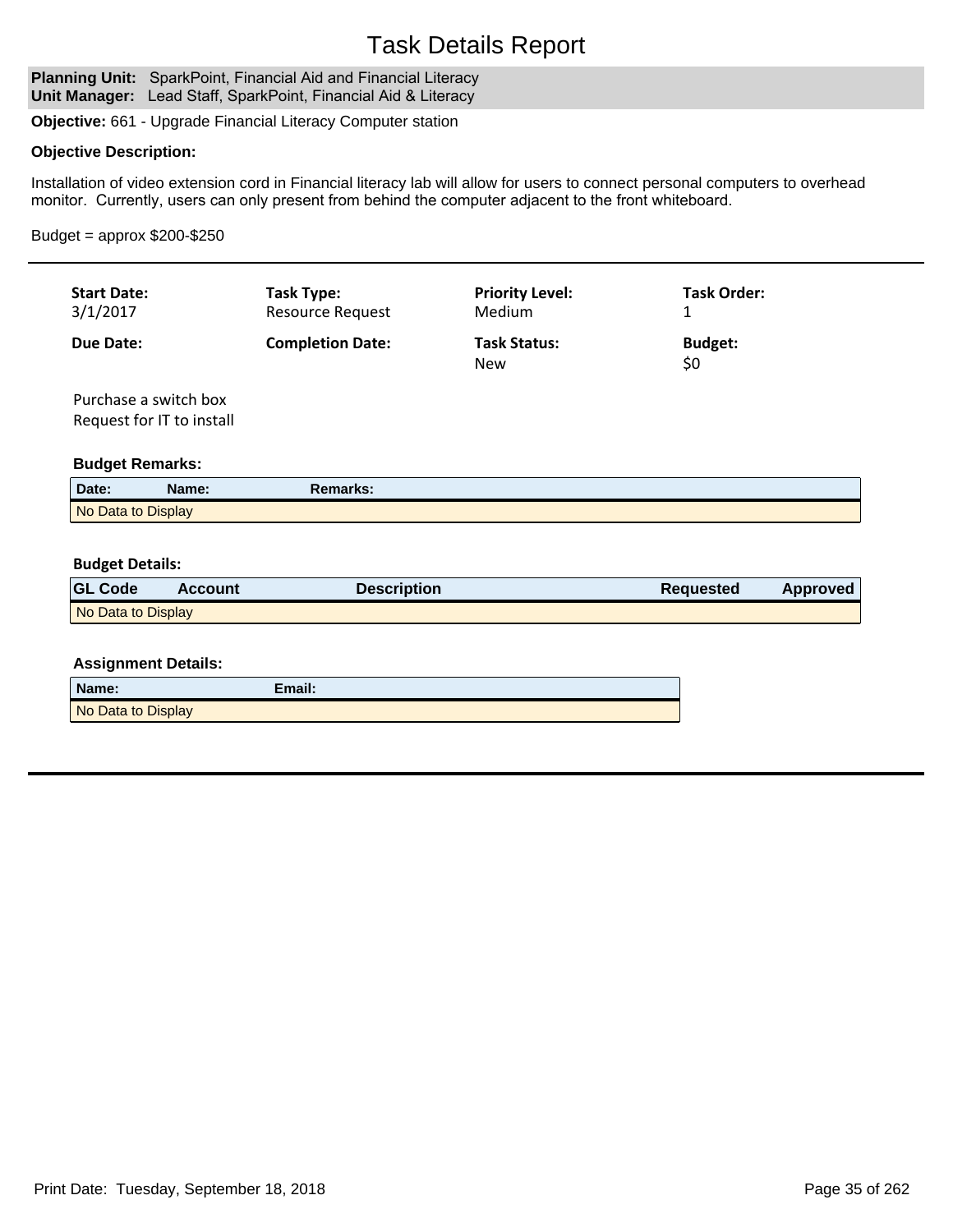**Planning Unit:** SparkPoint, Financial Aid and Financial Literacy **Unit Manager:** Lead Staff, SparkPoint, Financial Aid & Literacy

**Objective:** 663 - Additional Financial Coaching Office Space

## **Objective Description:**

SparkPoint services are spread out across campus and yet we only have two offices for 3 staff members Monday thru Friday and two offices for 4 staff members on Tuesdays. We work creatively to share office and work spaces but we find that in order to meet a growing need for confidential financial coaching, that we need additional work space.

The area that first comes to mind is the first floor of building 9 around the Counseling area. The 2nd and 3rd areas that come to mind include space in the Learning Center and around the Food Pantry.

The extra space will allow SparkPoint staff to be more intentional about connecting students to deeper financial coaching by having staff stationed where students receive direct services.

| <b>Start Date:</b><br>3/1/2017 | Task Type:<br><b>Resource Request</b> | <b>Priority Level:</b><br>Medium  | <b>Task Order:</b>    |  |
|--------------------------------|---------------------------------------|-----------------------------------|-----------------------|--|
| Due Date:                      | <b>Completion Date:</b>               | <b>Task Status:</b><br><b>New</b> | <b>Budget:</b><br>\$0 |  |

Explore possible available spaces Assign space(s) - [spaces if space becomes shared space]

### **Budget Remarks:**

| Date:              | Name: | Remarks: |  |
|--------------------|-------|----------|--|
| No Data to Display |       |          |  |

### **Budget Details:**

| <b>GL Code</b>     | <b>Account</b> | <b>Description</b> | <b>Requested</b> | Approved |
|--------------------|----------------|--------------------|------------------|----------|
| No Data to Display |                |                    |                  |          |

| Name:              | Email: |
|--------------------|--------|
| No Data to Display |        |